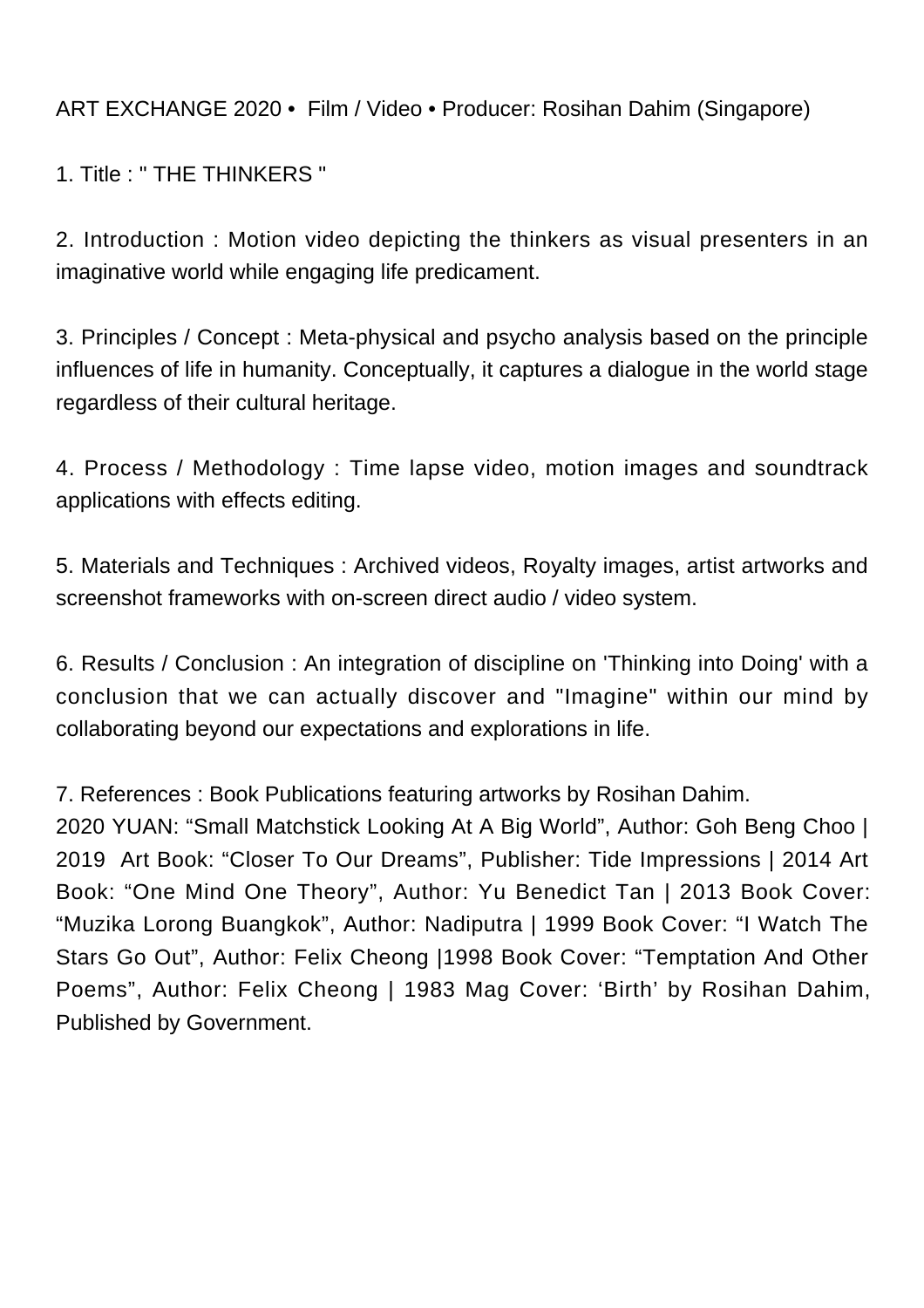Rosihan Dahim has been an incomparable figure in the Asian arts scene for over four decades and is one of the pioneers of contemporary art in South East Asia. First associated with Indonesia and its artists during his youth, he came across great players in the creative industries in Singapore who then contributed to the establishment of the contemporary Asian arts circle that exists today. Rosihan's art strongly retains the surrealist style and uniquely represents the local status quo and has been referred to intensively in television programmes, newspaper articles and radio talks since his debut in the 1970s. Today, he is seen as an influential talent in arts of cross Asian-European orientation, as he creates with this agenda and becomes a reference point for practitioners involved in this area. His works have been featured in international projects and collections across the globe. Solo Exhibitions - 2019 "Closer To Our Dreams", ION Singapore 2018 "The Surrealist", SCAPE Singapore

2016 "REPRISE", Raffles Link

2014 "One Mind One Theory", Fullerton Hotel

2010 "The Flaming Sphere Principle", Oasis Gallery

2006 "Between Two Walls", MICA Singapore

1990 "One Man One Destiny", National Museum

1980 "Rosihan Dahim", National Museum

## International Group Exhibitions -

2019 Future Of Art, Yongshan, China | One Belt One Road, Hubei, China | International Art, Van Lang University, Saigon, Vietnam | 14th International Art Festival, Bangkok, Thailand.

2018 Salon Des Beau Arts, Carousel du Louvre, Paris, France | Art Exhibition, Cassa Bossi, Novara Italy | Bangla Desh Biennale, Dhaka | Exhibition Exchange, Hanoi, Vietnam | A[rt]dorable Exhibition, Jakarta / Bali | Europe Chapter, Villa Giulia, Verbania, Italy | 13th International Art Festival, Bangkok, Thailand

2017 Spectrum Miami Art, Florida, USA | Personal Structures, Palazzo Mora, Venice Italy | 12th International Art Festival, Bangkok, Thailand

2016 CHAIRITY Indonesia, Mercure Hotel, Jakarta

2015 My Country International Exhibition, Civitanova Italy | TUJU SG50 Exhibition, Jakarta / Jogjakarta / Bali

2007 TUJU in Dubai, Jumeirah Beach Hotel, UAE

1988 Singapore Art in Japan